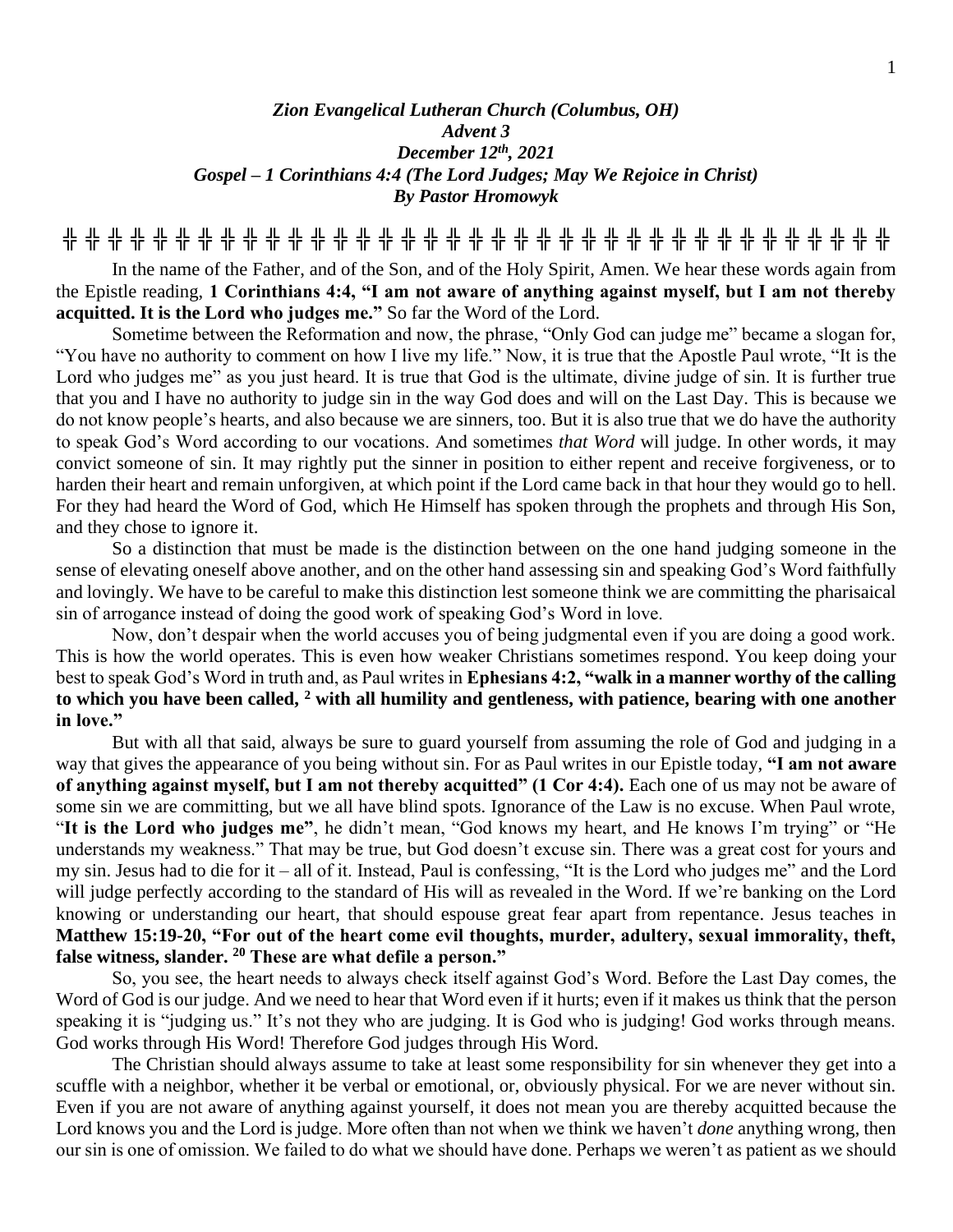have been. Perhaps we didn't listen to the needs of someone else and were too self-centered. At the very least, we didn't love them in the way we are called to.

In situations like these it is a great time to pray the words of Psalm 19, particularly vv. 12-14, where David speaks to the Lord, **"Who can discern his errors? Declare me innocent from hidden faults. <sup>13</sup> Keep back your servant also from presumptuous sins; let them not have dominion over me! Then I shall be blameless, and innocent of great transgression. <sup>14</sup> Let the words of my mouth and the meditation of my heart be acceptable in your sight, O LORD, my rock and my redeemer."**

King David and likewise all Christians praying God's Word acknowledge that no one can discern all their errors. So rather than live in haughtiness, we live in repentance beseeching the Lord to "declare me innocent from hidden faults"; those transgressions that remain unseen because of our own blind spots. David and likewise all Christians praying God's Word also ask that the Lord "keep back your servant from presumptuous sins" that they would "not have dominion over me!" Presumptuous sins are those things we think, say, or do that cross the line of what God allows, but *we* fail to see the line where God has drawn it in the sand. In other words, if God draws the line here, our prideful arrogance puts the line there as we cast up our own wills as an idol.

A great example of this is the 3rd Commandment. God requires us to be in Church every single week that we are physically able. We should want to be in the Lord's House whenever He is present bestowing His means of grace through Word and Sacrament. But how many people will be here this year on Sunday, December 26<sup>th</sup>, the day after Christmas? How many of us will say, "Well, I was in Church on Friday for Christmas Eve and Saturday Christmas morning, I don't need to be there three days in a row! That's a lot of Church!"

You see? We often draw the lines where our reason or feelings think they belong. And most of the time I think we have the best of intentions with this, too! This is why we must pray with a humble heart the words of Psalm 19: "Keep back your servant also from presumptuous sins." This applies to all God's commandments, and we do this all the time without even realizing it! Think of how we treat the 6<sup>th</sup> Commandment and issues of sexuality, cohabitation, and pornography. The 5<sup>th</sup> Commandment and how we handle life issues, from natural conception to natural death. We are always tempted to compromise God's Word with the spirit of this age. We like to compromise the line in the sand with the rising and waning tide of our culture because we think that's what we need to do. That's presumptuous sin. May God keep us from it, and instead trust that where He draws the line is best for not only us, but also the whole world!

Now, let's tie in the Gospel reading. When John the Baptist was in prison, he heard about the **"deeds of the Christ"** so he **"sent word by his disciples"** to ask Jesus, **"Are you the one who is to come, or shall we look for another?" (Mt 11:2-3).** Jesus doesn't give a straight answer. A simple, "Yes, I am He" would have sufficed. It's just like if someone walks in here and asks me, "Are you the pastor?" I would answer, "Yes, I am", right? But I could say, "I preach and teach the Word, and I administer the Sacraments." That would also answer the question. It would actually answer the question better. Because you see when someone asks, "Are you the pastor?" the word pastor means a lot of different things to different people. In Baptist backgrounds, for example, a "pastor" is more like a CEO of a congregation. For others, "pastor" means he's the figurehead who runs all the meetings and he's more of a community icon. So answering, "Yes, I am the pastor" is quick and easy, but not very instructional. "I preach and teach the Word, and I administer the Sacraments"? Now we are getting somewhere. The answer actually defines what the word "pastor" means, which is much more helpful.

Likewise, look at how Jesus answers John's disciples: **"Go and tell John what you hear and see: the blind receive their sight and the lame walk, lepers are cleansed and the deaf hear, and the dead are raised up, and the poor have good news preached to them" (Mt 11:4-5).** Jesus does not give the simple answer, "Yea, I am the Christ." He instructs the disciples. He catechizes them. He shows them how He fulfilled all the things spoken about the Christ in the Old Testament. Anyone could say, "Yes, I am the Messiah." Only the true Messiah could do all the things prophesied of Him and say, "Go and tell what you have seen and heard." One answer carries much more weight than the other.

Today is "rejoice" Sunday – Gaudete! It's why the rose candle is lit. The Epistle reading taught us that our works are tainted by sin. Even when we think we are innocent, we are not thereby acquitted. Even though I can answer the question, "Are you the pastor" with "I preach and teach the Word, and administer the Sacraments", those deeds are still tainted by my transgressions. I'm not always happy to do it. I'm not doing handstands in